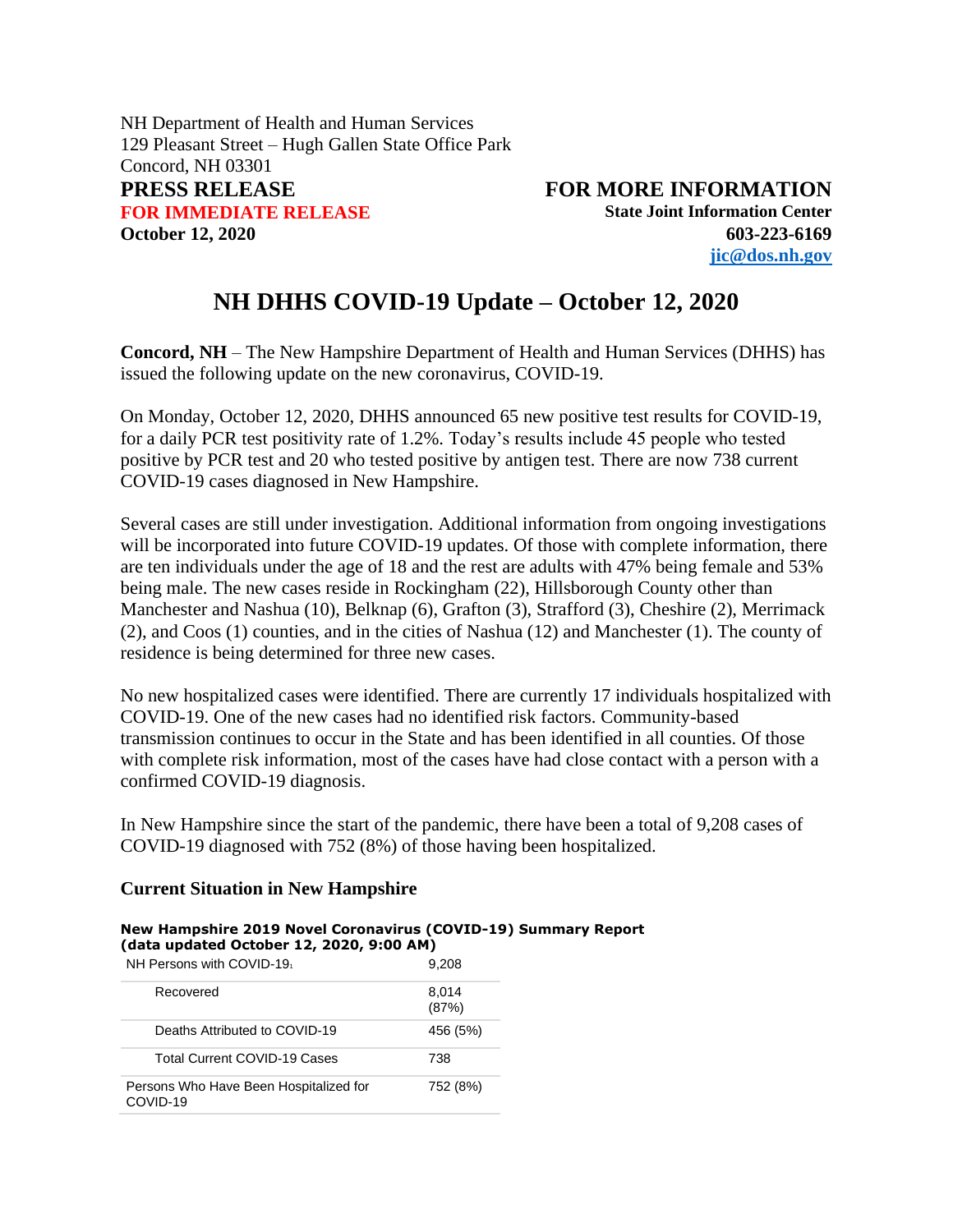| <b>Current Hospitalizations</b>                                                                | 17      |
|------------------------------------------------------------------------------------------------|---------|
| Total Persons Tested at Selected Laboratories.<br>Polymerase Chain Reaction (PCR) <sub>2</sub> | 295.921 |
| Total Persons Tested at Selected Laboratories,<br>Antibody Laboratory Tests2                   | 31.543  |
| Persons with Specimens Submitted to NH PHL                                                     | 48.888  |
| Persons with Test Pending at NH PHL <sub>3</sub>                                               | 874     |
| Persons Being Monitored in NH (approximate<br>point in time)                                   | 3,500   |

<sup>1</sup>Includes specimens positive at any laboratory and those confirmed by CDC confirmatory testing.

<sup>2</sup>Includes specimens tested at the NH Public Health Laboratories (PHL), LabCorp, Quest, Dartmouth-Hitchcock Medical Center, Mako, certain hospital laboratories, the University of New Hampshire and their contracted laboratory, and those sent to CDC prior to NH PHL testing capacity.

<sup>3</sup>Includes specimens received and awaiting testing at NH PHL. Does not include tests pending at commercial laboratories.

## **Number of Tests Conducted by Date of Report to NH DHHS**

| <b>Polymerase Chain Reaction (PCR) Tests</b> |                |              |       |                |       |                |                |                         |
|----------------------------------------------|----------------|--------------|-------|----------------|-------|----------------|----------------|-------------------------|
| <b>Testing Laboratory</b>                    | 10/5           | 10/6         | 10/7  | 10/8           | 10/9  | 10/10          | 10/11          | <b>Daily</b><br>Average |
| <b>NH Public Health</b><br>Laboratories      | 717            | 736          | 834   | 1,063          | 1,053 | 979            | 633            | 859                     |
| LabCorp                                      | 184            | 1,413        | 1,163 | 824            | 970   | 712            | 1,230          | 928                     |
| <b>Quest Diagnostics</b>                     | 1,673          | 747          | 1,902 | 1,199          | 1,311 | 1,367          | 2,713          | 1,559                   |
| Mako Medical                                 | 28             | $\mathbf{1}$ | 6     | 19             | 36    | $\overline{7}$ | 0              | 14                      |
| Dartmouth-Hitchcock<br><b>Medical Center</b> | 531            | 750          | 1,049 | 1,259          | 1,094 | 847            | 0              | 790                     |
| Other NH Hospital<br>Laboratory              | 299            | 438          | 440   | 299            | 746   | 225            | 203            | 379                     |
| Other Laboratory*                            | 57             | 166          | 252   | 208            | 236   | 160            | 116            | 171                     |
| University of New<br>Hampshire**             | 3,795          | 4,210        | 1,864 | 6,222          | 3,783 | 2,858          | 0              | 3,247                   |
| Total                                        | 7,284          | 8,461        | 7,510 | 11,093         | 9,229 | 7,155          | 4,895          | 7,947                   |
| <b>Antibody Laboratory Tests</b>             |                |              |       |                |       |                |                |                         |
| <b>Testing Laboratory</b>                    | 10/5           | 10/6         | 10/7  | 10/8           | 10/9  | 10/10          | 10/11          | <b>Daily</b><br>Average |
| LabCorp                                      | $\overline{2}$ | 6            | 13    | 9              | 10    | 11             | 3              | 8                       |
| <b>Quest Diagnostics</b>                     | 16             | 15           | 37    | 26             | 36    | 15             | $\overline{2}$ | 21                      |
| Dartmouth-Hitchcock<br><b>Medical Center</b> | 3              | 14           | 10    | $\overline{7}$ | 9     | $\mathbf{1}$   | 0              | 6                       |